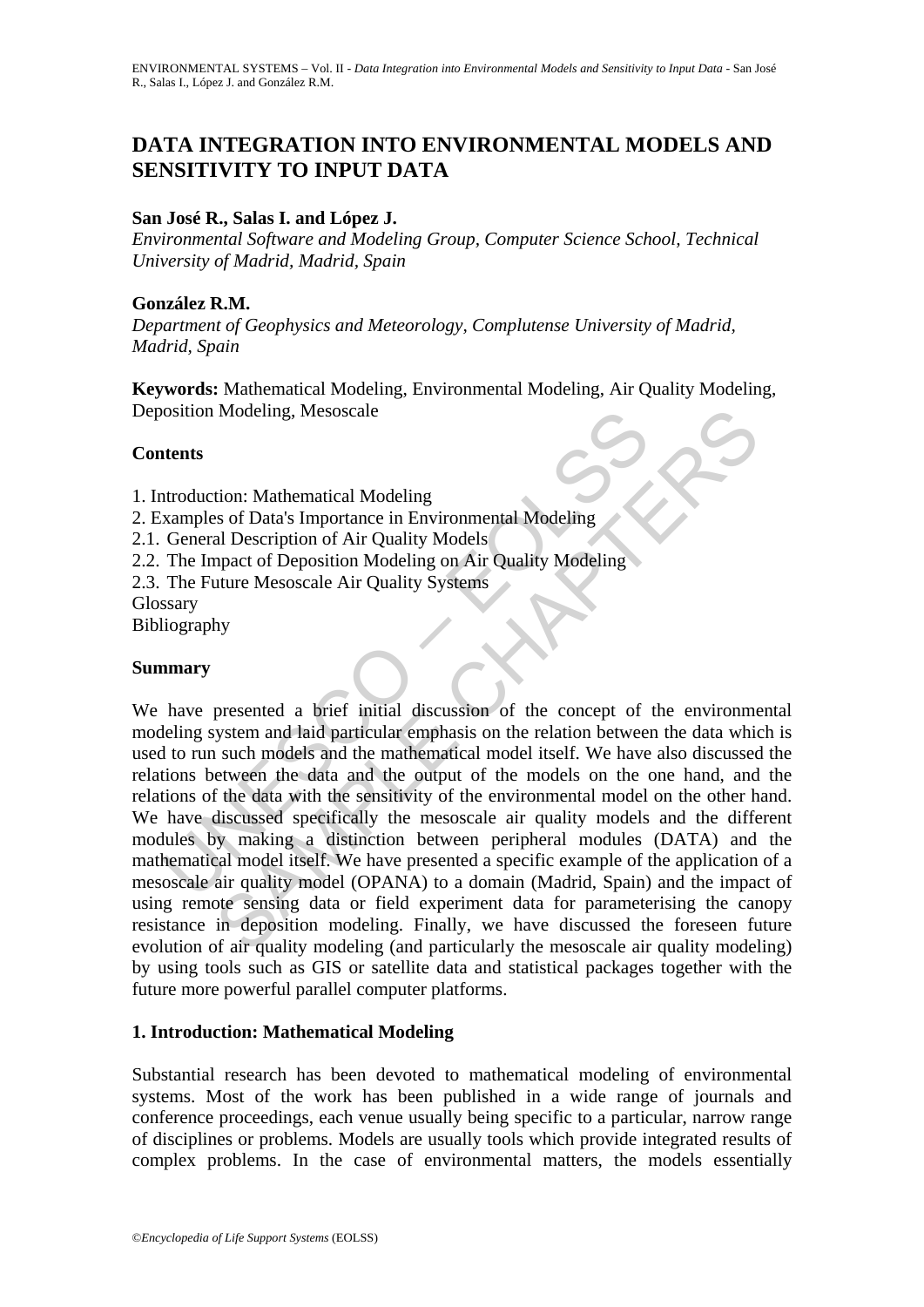contribute to the understanding of the complex relations between the different areas in ecological systems such as atmosphere, biosphere, etc. Models, and particularly mathematical models over computer platforms, are useful in simulating complex relations, and are providing answers to many different types of problems. Models are particularly useful when interdisciplinary subjects must be managed to understand a fixed problem or matter. Environmental processes are usually excellent examples of where an application of models is suitable. Environmental processes are also excellent examples of interdisciplinary applications which usually lead to solutions that are only understandable when all objects or modules are interconnected in the proper way, trying to simulate real processes in nature. These processes are characterized, in general terms, by being highly non-linear, so that modeling simulations are probably the only method to understand the complexity of the processes and, furthermore, the answers.

hematical modeling (as a set of differential equations) is, as a cons the essential tool for environmental engineering to simulate osphere, water or any ecosystem. In this contribution, we will fo ospheric models. (For inf cal modeling (as a set of differential equations) is, as a consequence, in m<br>essential tool for environmental engineering to simulate processes in<br>exert or any ecosystem. In this contribution, we will focus particularly,<br>c Mathematical modeling (as a set of differential equations) is, as a consequence, in many cases the essential tool for environmental engineering to simulate processes in the atmosphere, water or any ecosystem. In this contribution, we will focus particularly on atmospheric models. (For information on Measurement Tools for Atmospheric Systems, see *Measurement Tools: Atmospheric Systems*). However, many of the concepts can be easily transferred to other areas of environmental studies, such as water, waste, energy, etc. The model represents a tool to reproduce reality by simulating processes on a computer platform. In broad terms there are two reasons for constructing a mathematical model. From a *pragmatic* point of view, decisions regarding restoration and protection of the environment must be made. From a more *philosophical*  perspective, a mathematical model may be the only means of representing our understanding of the complex behavior of an environmental system; such a model may be the most appropriate vehicle for interpreting observations of this system's past behavior.

In the context of classical decision analysis, however, a decision may take one of two forms: of either an action - figuratively, the pulling of a lever of policy in order to drive the system in a desired direction; or, the collection of further observations - for identification of those parts of the system that are not well understood, yet crucial to the success of knowing which lever of policy might subsequently best be pulled. We know that governments may delay taking (expensive) action while (much cheaper) research is undertaken in order to reduce uncertainty. Such research is often equated largely with field work and experimentation. Yet, it has not been the tradition for these processes of monitoring the environment to be guided by use of a model.

In a more refined sense, therefore, there are three objectives of modeling:

- 1. Prediction of future behavior under various courses of action, i.e.,, in the service of informing a decision.
- 2. Identification of those constituent mechanisms of behavior that are crucial to the generation of a given pattern of future behavior but insufficiently secure in their theoretical or empirical basis, i.e., in designing the collection of further observations.
- 3. Reconciliation of the observations of past behavior with the set of concepts embodied in the model, i.e., in the modification of theory and in explaining why a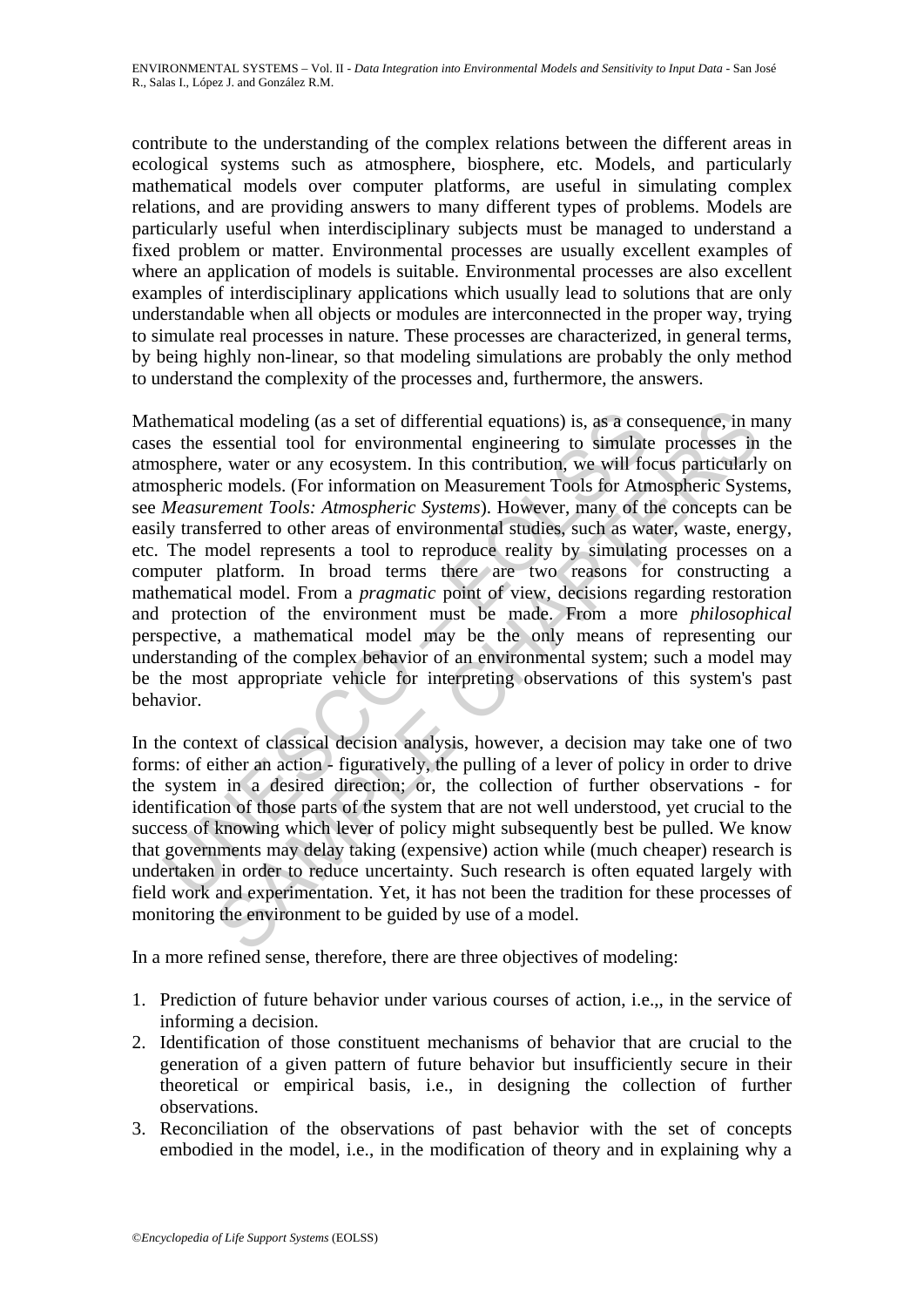particular input disturbance of the system gave rise to a particular output response.

Developments in hardware and software of digital computing, as the platform on which our models are made, cannot be separated from the way in which these models are conceived. Precisely which of these conceptual frameworks, and therefore computational representations, would be best suited to detecting and predicting environmental change is an entirely open question. We have barely begun to define the problem, let alone establish the means of its solution. Most of the contributions to environmental modeling, in general, presume the use of classical differential calculus as their conceptual framework, for which purposes we shall need to be concerned with the reliability of a numerical solution scheme. Yet there is equally a need to be aware of the possibility of better, alternative conceptual frameworks.

example, it is obvious that the movement of a substance (pc<br>lium (air, water, solid) and its fate in that environment ar<br>ortance. In the purely formal terms of solving numerically the dif<br>characterizing these features, the ble, it is obvious that the movement of a substance (pollutant) througir.<br>
I. In the purely formal terms of solving numerically the differential equations.<br>
I. In the purely formal terms of solving numerically the differen For example, it is obvious that the movement of a substance (pollutant) through a medium (air, water, solid) and its fate in that environment are of fundamental importance. In the purely formal terms of solving numerically the differential equations for characterizing these features, the differential operator may be split into the three components: advection, dispersion, and biochemical reaction. In spite of much progress in the use of *operator splitting* schemes, a proper simulation of the advective component remains problematic. There will always be benefits to be gained from improved schemes of numerical solution. For instance, Somlyody and Varis (1992) have argued that better schemes of operator splitting are needed for improved identification of the non-hydraulic terms in models of water pollution, i.e., those elements associated with the biochemical operator. In other words, if the hydraulic basis upon which our biochemical assumptions are founded is made more secure, we ought to be more confident of correctly identifying from the field data aspects of behavior attributable to these assumptions. This presumes, of course, that the concepts underlying the theory of advection and dispersion, to which the numerical operators more faithfully approximate, are themselves correct. Yet, in spite of the longevity of their study, the debate over how one perceives of what is meant by advection and dispersion has not diminished.

On the other hand, given the receding image of the fine-grained "truth" that motivates the enquiry, and given the grid (of either discrete points or volumes) that will result from any numerical scheme of solution, there will always be phenomena operating at finer scales of resolution than that of the model's numerical grid, and they must therefore be excluded from the model. These phenomena lie beyond the resolving power of the model; they may influence the behavior of the system as reflected in the more macroscopic terms of the model (i.e., in the values of its state variables); such microscopic influences must be described by expressions that are functions of these relatively macroscopic state variables; and, the formulation (or parameterization) of these expressions is problematic. In short, how are we to quantify the effects of that which must be excluded from the model in terms of that which can be included? This problem - of sub-grid scale variability and its relevance to modeling change in environmental systems - is already familiar to us from the discussion in the opening session. It is most often conceived in respect of characterizing spatial variability, and, for this reason, it is almost always intertwined with the technicalities of a numerical solution. But this spatial dimension has its counterpart in the differentiation among - or conversely, agglomeration of - chemical and biological species (as best illustrated in the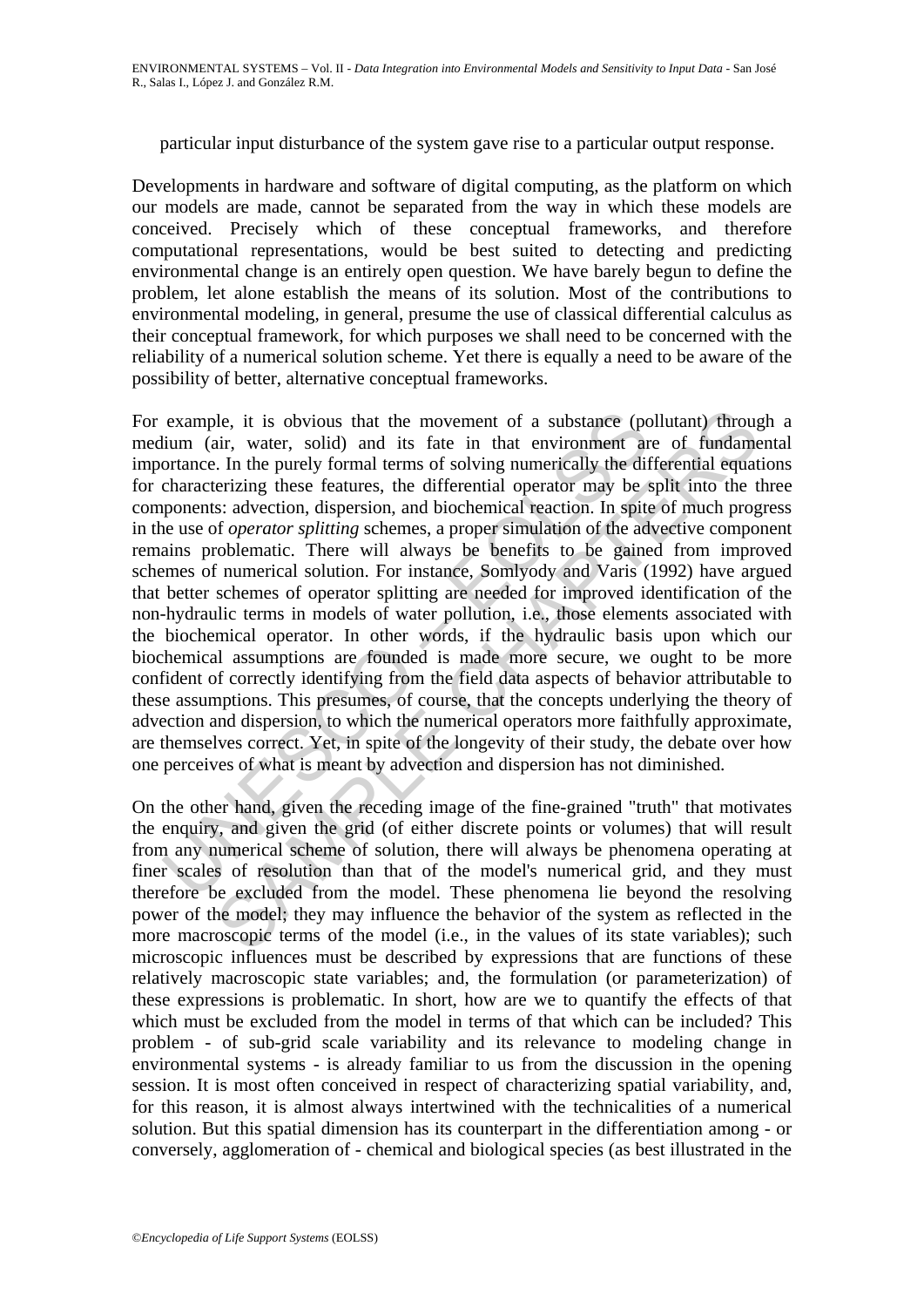now almost forgotten works on models utilizing the concept of trophic length). The problem of sub-grid scale variability stands, therefore, above the mere technicalities of numerical solution. At this time in the development of the model, concern must necessarily shift from construction to evaluation. To be concise, in the following, let us assume, without great loss of generality, that the model of the environmental system can be defined by the following representation of the state variable dynamics:

$$
\dot{x}(t) = f(x, u, \alpha; t) + \varphi(t) \tag{1}
$$

with observations of the state of the system sampled discretely in time as:

$$
y(tk) = h(x, \alpha; tk) + \mu(tk)
$$
 (2)

e x is the vector of state variables (such as pollutant concentrate of water), u is a vector of measured input disturbances (sution, effluent characteristics, and so on), y is a vector of output or of model parameters (su the vector of state variables (such as pollutant concentrations in a def<br>water), u is a vector of measured input disturbances (precipitation, s<br>effluent characteristics, and so on), y is a vector of output responses,  $\alpha$ Here  $x$  is the vector of state variables (such as pollutant concentrations in a defined volume of water), *u* is a vector of measured input disturbances (precipitation, solar radiation, effluent characteristics, and so on), *y* is a vector of output responses,  $α$  is a vector of model parameters (such as, for example, dispersion coefficients, growth-rate constants), ϕ is a vector of disturbances of the state variable dynamics that are not observable (the system *noise*), μ is a vector of (output) observation errors (the measurement *noise*), f and h are vectors of nonlinear functions, *t* is continuous time,  $t_k$  is the  $k$ th discrete instant in time, and the dot notation in  $\dot{x}$  denotes differentiation with respect to time t.

Spatial variability of the state of the system can be assumed to be accounted for by, for example, the use of several state variables for the same quantity at several discretely defined locations (or within several discretely defined volumes). Typically, the outputs (y) are simply the error-corrupted values of the states, although in element-cycle models it is common to find that a single output variable, such as the observed concentration of total phosphorous, may refer to the aggregate sum of this element distributed in the system among several chemical and biological species, each denoted as a separate state variable.

We need now to prepare our discussion of the procedural steps of system identification with some observations on the objectives of analysis and the possible reorientation of some parts of the procedure for the purpose of detecting change.

MacFarlane (1990) has presented a three-element characterization of knowledge. According to the American philosopher Lewis, these three elements are (as reported by MacFarlane):

- The given data
- A set of concepts
- Acts which interpret the data in terms of concepts.

It is readily apparent that the problem of system identification is covered exactly by the third of these three elements. For, in the formal terms of the model of equation (1) above, we have the following counterparts: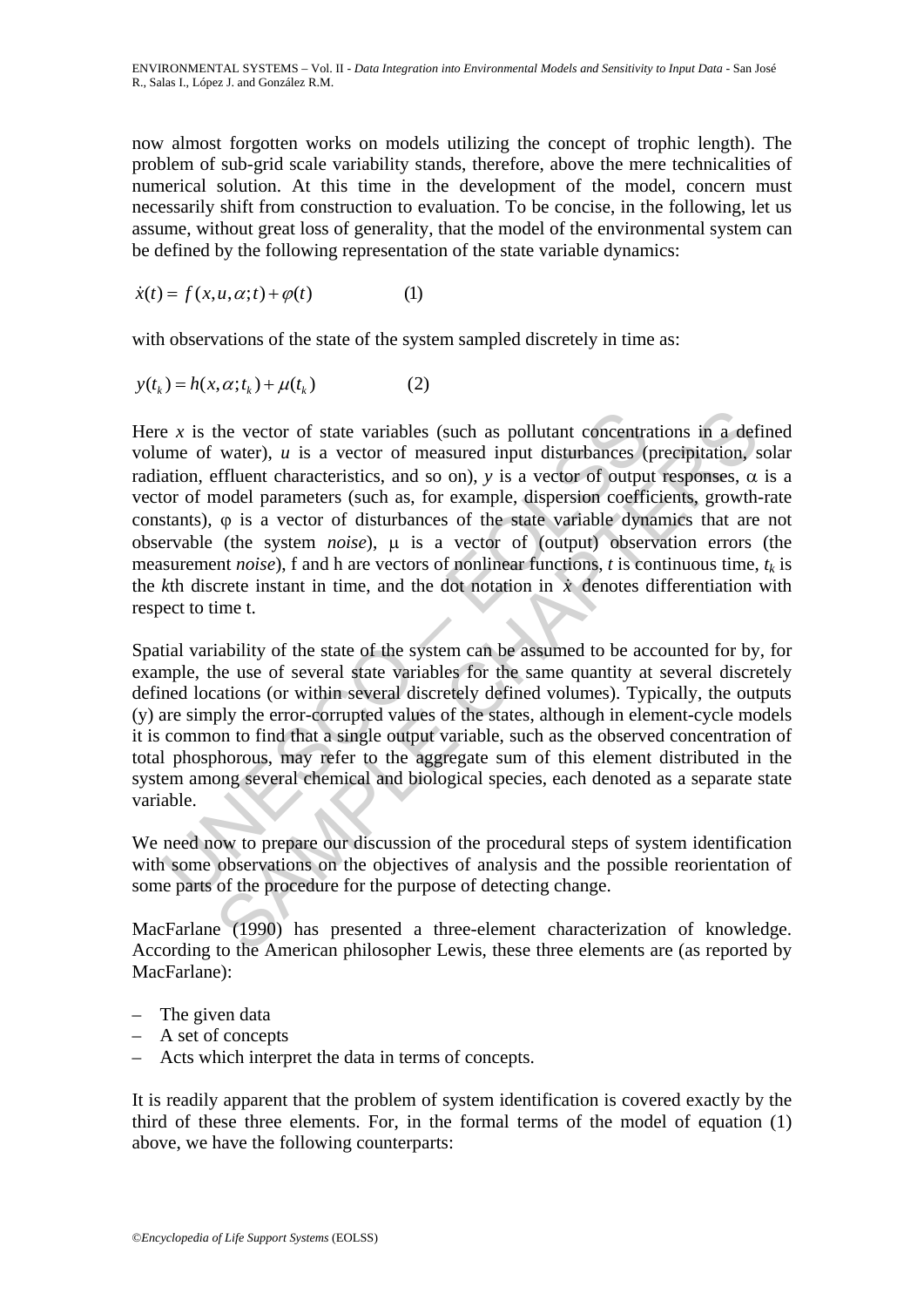- The observed input-output data (u,y) constitute the external description of the system's behavior and are the *given data.*
- The states and the parameters of the model  $(x, \alpha)$  constitute the internal description of the system's behavior and are therefore associated with a formal realization of the *set of concepts* (through (f,h)), and
- Identification of the model is the 'act which interprets the data in terms of the set of concepts' (or alternatively, brings about reconciliation of the model with the data).

It is equally obvious that the distinction between the internal  $(x, \alpha)$  and external  $(u, y)$ descriptions of the system's behavior is crucial to an appreciation of what will be possible as an outcome of implementing the subsequent procedure of analysis. The power of the classical experiments of laboratory science lay presumably in promoting the possibility of 'acts which interpret the data in terms of concepts' by reducing the set of concepts under scrutiny to as small a set as possible and by maximizing the scope for acquiring a large volume of the necessary data. The possibility of progress in the identification of a model should be enhanced when the order of  $(u,y)$  is very much greater than the order of  $(x, \alpha)$ , or  $O(x,y) \rightarrow O(x, \alpha)$ , for brevity. This can rarely be the case in the analysis of environmental systems; indeed, quite the opposite is the norm, i.e.,  $O(u,y) \ll O(x,\alpha)$ .

bossimity or acts with interplet in teach an entiris of concepts<br>oncepts under scrutiny to as small a set as possible and by maximum<br>iring a large volume of the necessary data. The possibility diffication of a model shoul In surface with method in the data in terms of concepts by recuting that and the method is sunder scrutiny to as small a set as possible and by maximizing the scopes as a large volume of the necessary data. The possibilit Moreover, the art of the possible in system identification will be heavily circumscribed by what we may broadly label *the balance of uncertainties* between the set of concepts included in the model and the given data. On both sides of the dichotomy there are continua, from the almost certain to the highly uncertain. In contrast to what we would hope for, the inputs and outputs may well not have been observed with barely any error and with a high sampling frequency in space and time. The given data may frequently amount to little more than a qualitative expert opinion based on casual observation in the field. A similar spectrum of 'solidity *vs*. fluidity' is apparent in the constituent hypothesis by which the model is composed and - perhaps more importantly - those of which it is *not* composed. It is well known that some of the model's constituent hypotheses, and, therefore, its constituent parameters, are believed *a priori* to be more secure, or less uncertain, than others (as in the foregoing discussion of operator splitting schemes). This too can be accounted for.

What is achievable, then, in reconciling the set of concepts (the model) with the given data will be geared to the relative positions of the identification problem along the two continua, of uncertainty in  $(x, \alpha)$ , and uncertainty in  $(u, y)$ . Thus, for example, to identify which of the model's constituent mechanisms are key, and which redundant, to a matching of observed behavior is a less sophisticated question to answer than attempting to establish which of these mechanisms are 'correct' and which 'incorrect'. To ask whether each constituent hypothesis is correctly expressed in the model is rather more sophisticated; indeed, to search for a single, uniquely best set of values for the parameters of those expressions will be even more demanding of the confidence that must attach to the set of concepts and given data. In a Bayesian spirit, and with a view to making decisions, the process of system identification is designed to bring about changes in the posterior probability of the model's parameters relative to the prior distributions (assumed before the model has been confronted with a given set of data). Ideally, the posterior distributions should reflect less uncertainty in the model than